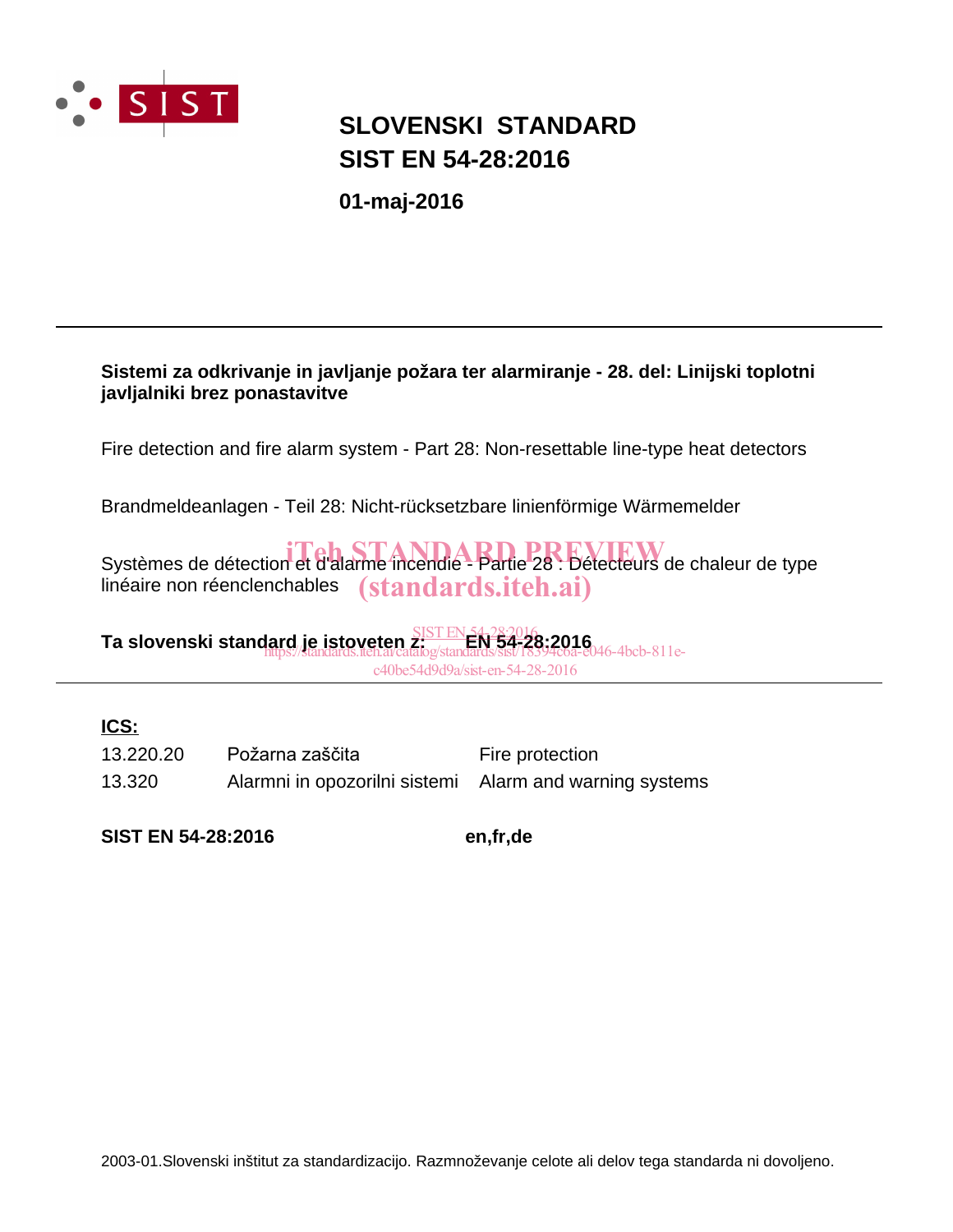**SIST EN 54-28:2016**

## iTeh STANDARD PREVIEW (standards.iteh.ai)

SIST EN 54-28:2016 https://standards.iteh.ai/catalog/standards/sist/18394c6a-e046-4bcb-811ec40be54d9d9a/sist-en-54-28-2016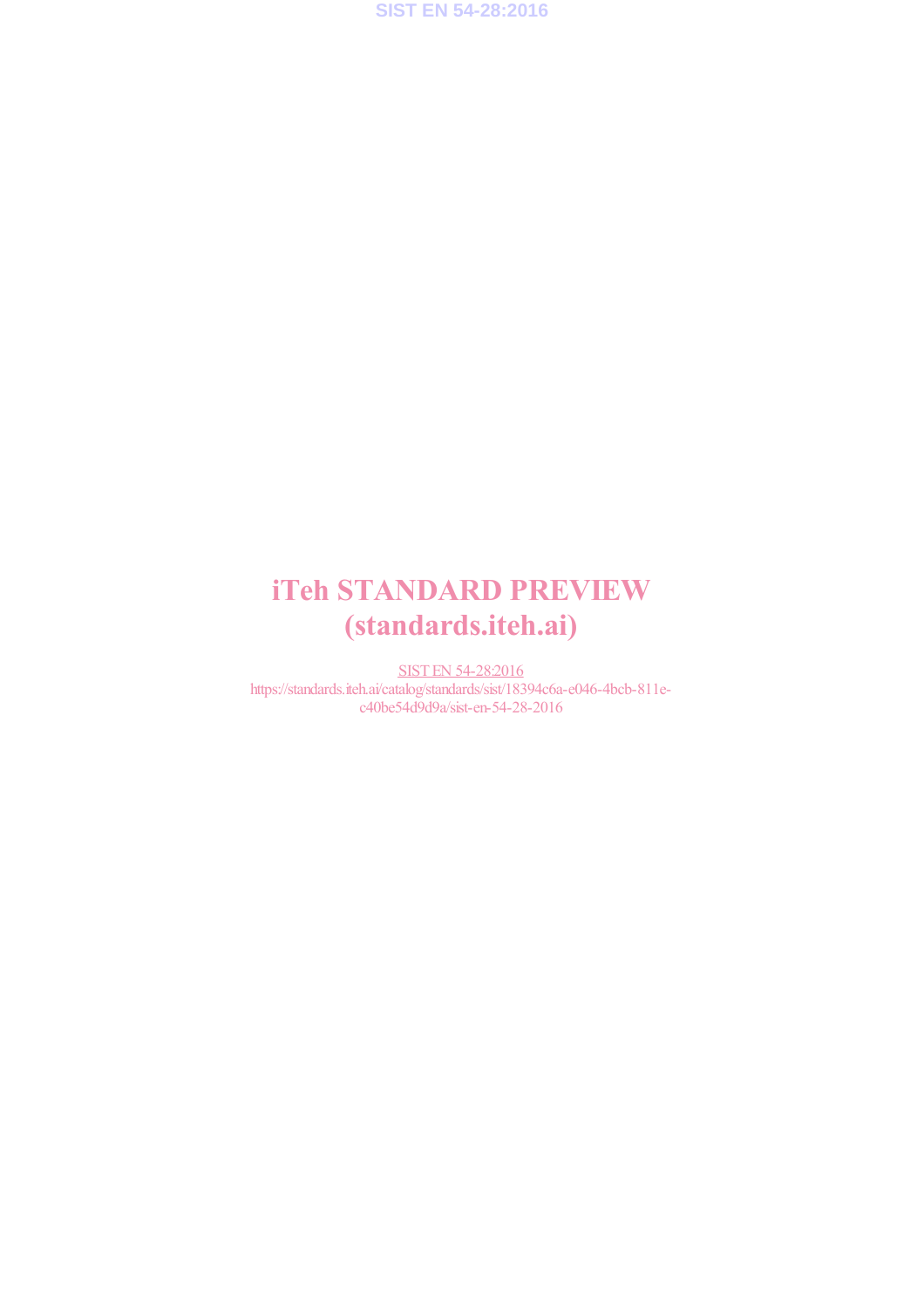#### **SIST EN 54-28:2016**

# EUROPEAN STANDARD NORME EUROPÉENNE EUROPÄISCHE NORM

## **EN 54-28**

February 2016

ICS 13.220.20

English Version

### Fire detection and fire alarm system - Part 28: Nonresettable line-type heat detectors

Systèmes de détection et d'alarme incendie - Partie 28 : Détecteurs de chaleur de type linéaire non réenclenchables

Brandmeldeanlagen - Teil 28: Nicht-rücksetzbare linienförmige Wärmemelder

This European Standard was approved by CEN on 13 December 2015.

CEN members are bound to comply with the CEN/CENELEC Internal Regulations which stipulate the conditions for giving this European Standard the status of a national standard without any alteration. Up-to-date lists and bibliographical references concerning such national standards may be obtained on application to the CEN-CENELEC Management Centre or to any CEN member.

This European Standard exists in three official versions (English, French, German). A version in any other language made by This European Standard exists in three official versions (English, French, German). A version in any other language made by<br>translation under the responsibility of a CEN member into its own language and notified to the CEN Centre has the same status as the official versions.<br>
Standards.iteh.ai)

#### CEN members are the national standards bodies of Austria, Belgium, Bulgaria, Croatia, Cyprus, Czech Republic, Denmark, Estonia, Finland, Former Yugoslav Republic of Macedonia, France, Germany, Greece, Hungary, Iceland, Ireland, Italy, Latvia, Lithuania, rinianu, roriner Tugosiav Republic of Macedonia, France, Germany, Greece, Hungary, Iceland, Heland, Italy, Latvia, Lithuania,<br>Luxembourg, Malta, Netherlands, Norway, Poland, Portugal, Romania, Slovakia, Slovenia, Spain, Sw United Kingdom. https://standards.iteh.ai/catalog/standards/sist/18394c6a-e046-4bcb-811e-

c40be54d9d9a/sist-en-54-28-2016



EUROPEAN COMMITTEE FOR STANDARDIZATION COMITÉ EUROPÉEN DE NORMALISATION EUROPÄISCHES KOMITEE FÜR NORMUNG

**CEN-CENELEC Management Centre: Avenue Marnix 17, B-1000 Brussels** 

Ref. No. EN 54-28:2016 E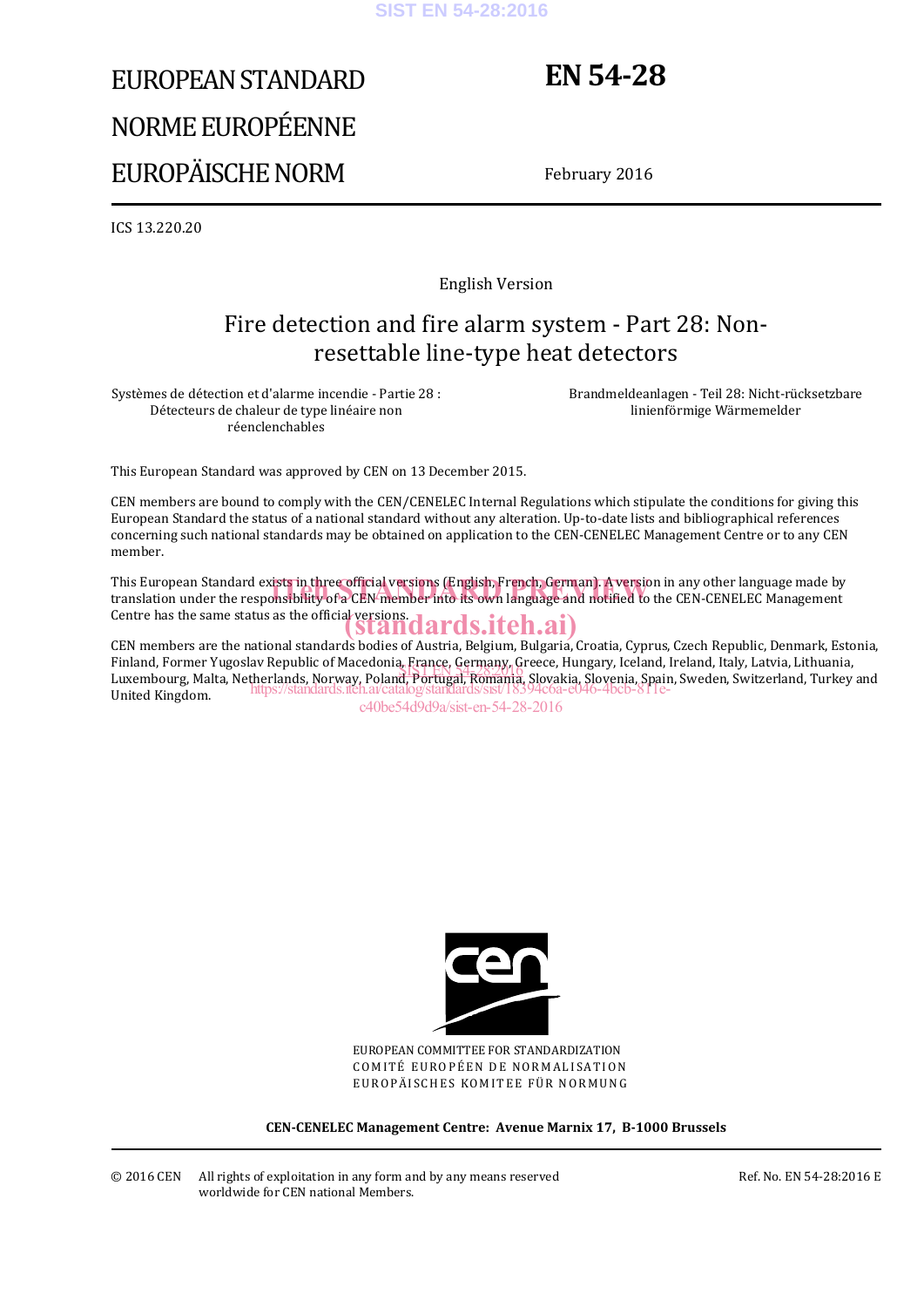## **Contents**

| 1                                                                                  |                                                                                 |  |
|------------------------------------------------------------------------------------|---------------------------------------------------------------------------------|--|
| $\overline{2}$                                                                     |                                                                                 |  |
| 3<br>3.1<br>3.2                                                                    |                                                                                 |  |
| $\overline{\mathbf{4}}$<br>4.1<br>4.2<br>4.3<br>4.4<br>4.5                         |                                                                                 |  |
| 4.6                                                                                |                                                                                 |  |
| $5^{\circ}$<br>5.1<br>5.2<br>5.3<br>5.4                                            |                                                                                 |  |
| 5.5<br>5.6                                                                         |                                                                                 |  |
| 6<br>6.1<br>6.2<br>6.3                                                             |                                                                                 |  |
| 7                                                                                  |                                                                                 |  |
| 8<br>8.1<br>8.2                                                                    |                                                                                 |  |
| Annex A (normative) Mounting of the sensing element of NLTHD in the heat tunnel 47 |                                                                                 |  |
| A.1                                                                                |                                                                                 |  |
| A.2                                                                                |                                                                                 |  |
|                                                                                    |                                                                                 |  |
| B.1                                                                                |                                                                                 |  |
| B.2                                                                                |                                                                                 |  |
|                                                                                    |                                                                                 |  |
| C.1                                                                                |                                                                                 |  |
| C.2                                                                                |                                                                                 |  |
|                                                                                    | Annex D (normative) Test arrangement for vibration tests for sensing element 52 |  |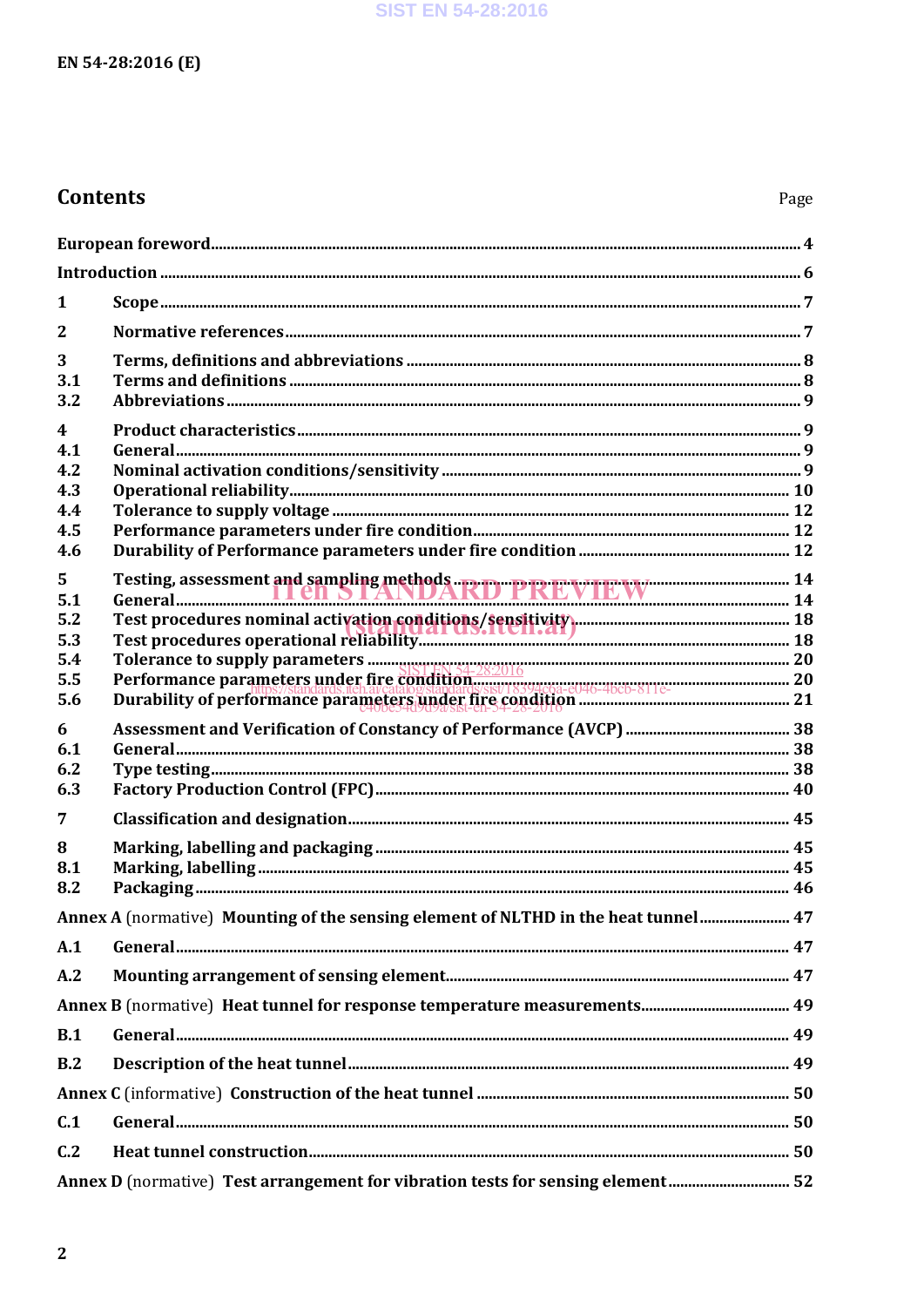| E.1 |                                                                                           |  |
|-----|-------------------------------------------------------------------------------------------|--|
| E.2 |                                                                                           |  |
| E.3 |                                                                                           |  |
|     | Annex ZA (informative) Clauses of this European Standard addressing the provisions of the |  |
|     |                                                                                           |  |
|     |                                                                                           |  |

## **iTeh STANDARD PREVIEW** (standards.iteh.ai)

**SIST EN 54-28:2016** https://standards.iteh.ai/catalog/standards/sist/18394c6a-e046-4bcb-811ec40be54d9d9a/sist-en-54-28-2016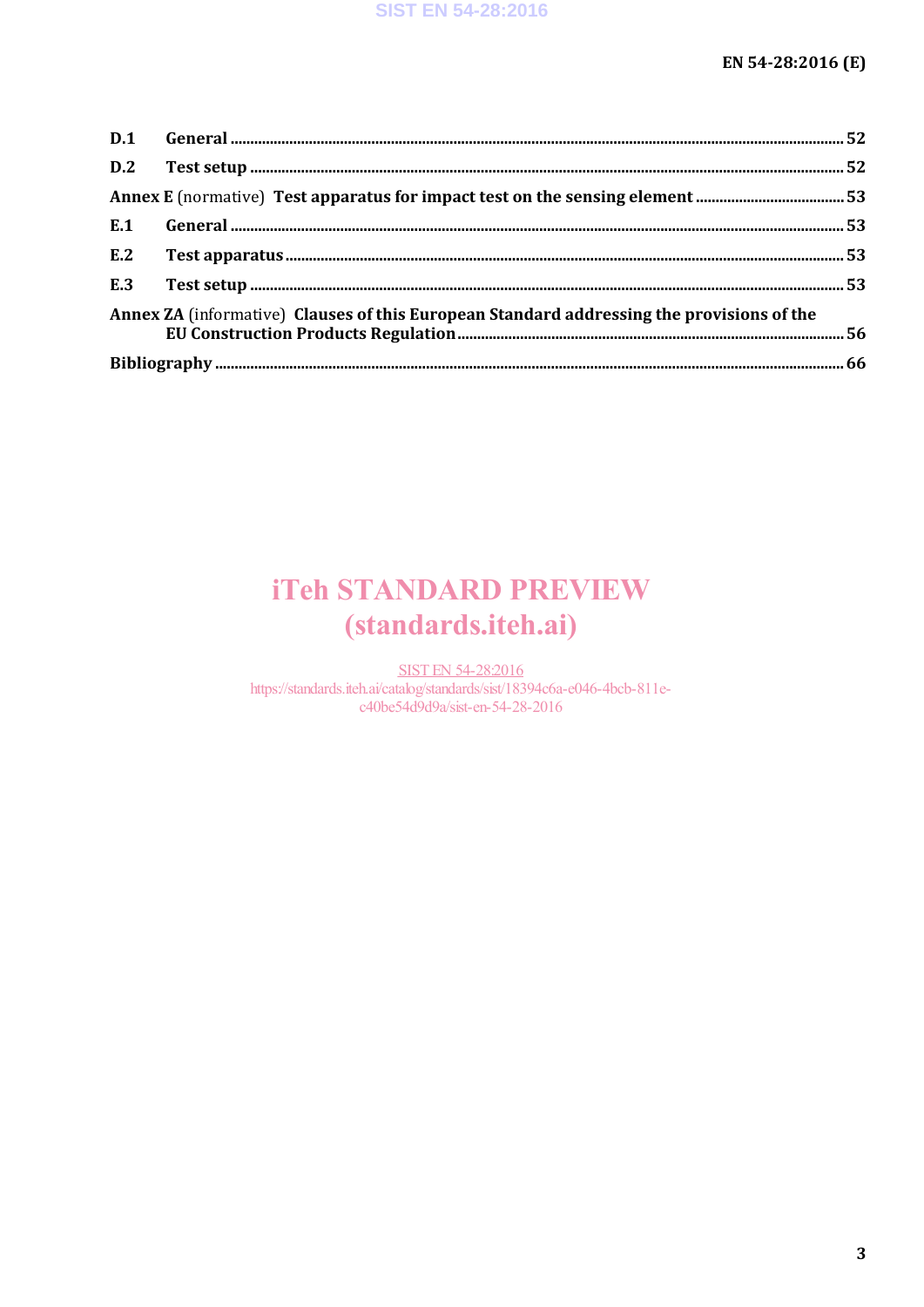### **European foreword**

This document (EN 54-28:2016) has been prepared by Technical Committee CEN/TC 72 "Fire detection and fire alarm systems", the secretariat of which is held by BSI.

This European Standard shall be given the status of a national standard, either by publication of an identical text or by endorsement, at the latest by August 2016, and conflicting national standards shall be withdrawn at the latest by February 2020.

Attention is drawn to the possibility that some of the elements of this document may be the subject of patent rights. CEN [and/or CENELEC] shall not be held responsible for identifying any or all such patent rights.

This document has been prepared under a mandate given to CEN by the European Commission and the European Free Trade Association, and supports the basic requirements of Regulation (EU) 305/2011.

For relationship with EU Regulations, see informative Annex ZA which is an integral part of this document.

EN 54, *Fire detection and fire alarm systems* consists of the following parts:

- *— Part 1: Introduction* iTeh STANDARD PREVIEW
- $-$  *Part 2: Control and indicating equipment* and ards.itch.ai)
- *— Part 3: Fire alarm devices – Sounders* SIST EN 54-28:2016
- *— Part 4: Power supply equipment* https://standards.iteh.ai/catalog/standards/sist/18394c6a-e046-4bcb-811e-
- c40be54d9d9a/sist-en-54-28-2016
- *— Part 5: Heat detectors – Point detectors*
- *— Part 7: Smoke detectors – Point detectors using scattered light, transmitted light or ionization*
- *— Part 10: Flame detectors – Point detectors*
- *— Part 11: Manual call points*
- *— Part 12: Smoke detectors – Line detectors using an optical beam*
- *— Part 13: Compatibility assessment of system components*
- *— Part 14: Guidelines for planning, design, installation, commissioning, use and maintenance*
- *— Part 15: Point detectors using a combination of detected phenomena*
- *— Part 16: Voice alarm control and indicating equipment*
- *— Part 17: Short-circuit isolators*
- *— Part 18: Input/output devices*
- *— Part 20: Aspirating smoke detectors*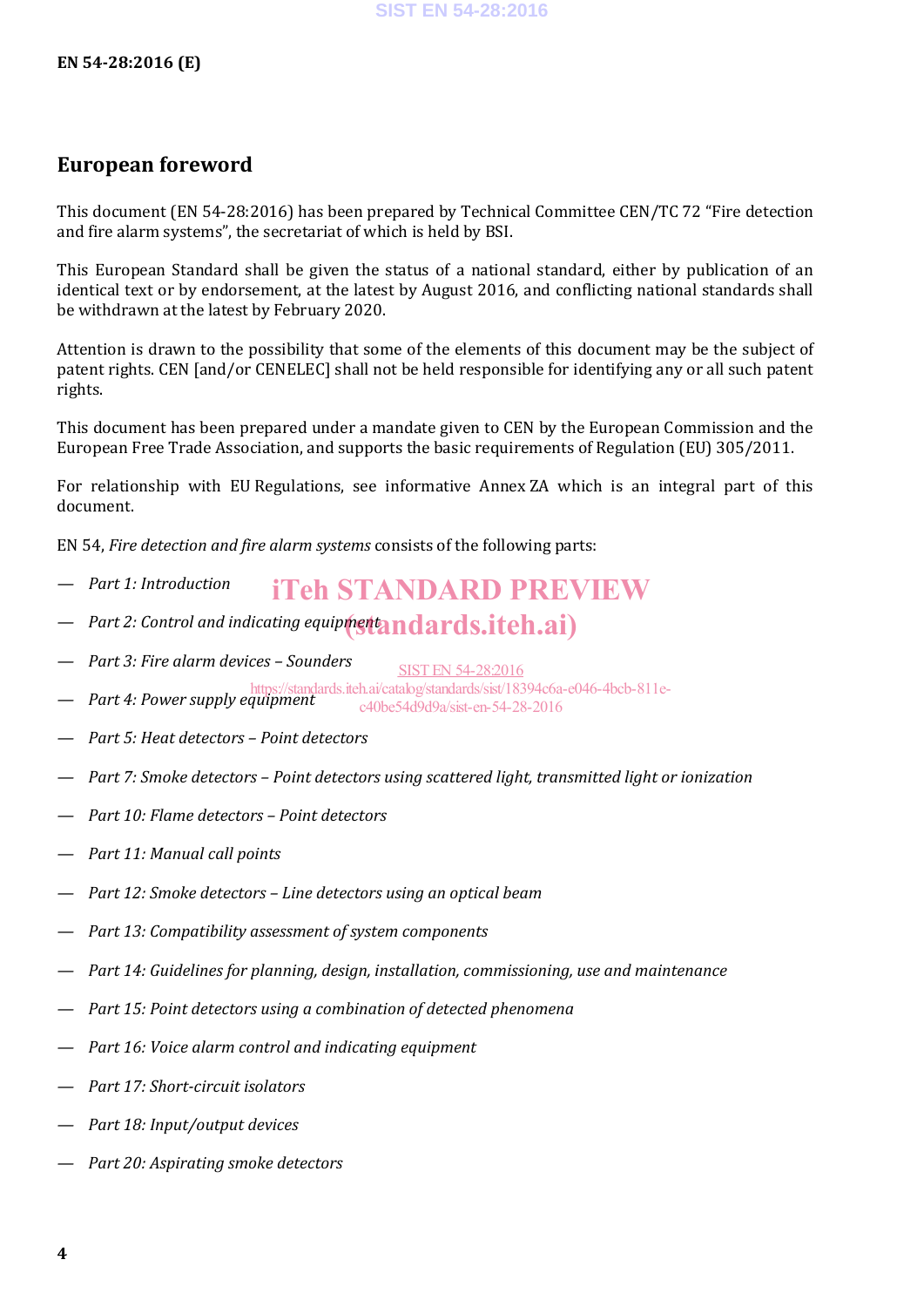- *— Part 21: Alarm transmission and fault warning routing equipment*
- *— Part 22: Resettable line-type heat detectors*
- *— Part 23: Fire alarm devices – Visual alarm devices*
- *— Part 24: Components of voice alarm systems – Loudspeakers*
- *— Part 25: Components using radio links*
- *— Part 26: Carbon monoxide detectors – Point detectors*
- *— Part 27: Duct smoke detectors*
- *— Part 28: Non-resettable line-type heat detectors*
- *— Part 29: Multi-sensor fire detectors - Point detectors using a combination of smoke and heat sensors*
- *— Part 30: Multi-sensor fire detectors - Point detectors using a combination of carbon monoxide and heat sensors*
- *— Part 31: Multi-sensor fire detectors – Point detectors using a combination of smoke, carbon monoxide and optionally heat sensors*
- *i*Teh STANDARD PREVIEW was and maintenance of voice *alarm systems* (standards.iteh.ai)

NOTE This list includes standards that are in preparation and other standards may be added. For current status of published standards refer to www.cen.eu.<br>Status of published standards refer to www.cen.eu. https://standards.iteh.ai/catalog/standards/sist/18394c6a-e046-4bcb-811e-

According to the CEN-CENELEC Internal Regulations, the national standards organizations of the following countries are bound to implement this European Standard: Austria, Belgium, Bulgaria, Croatia, Cyprus, Czech Republic, Denmark, Estonia, Finland, Former Yugoslav Republic of Macedonia, France, Germany, Greece, Hungary, Iceland, Ireland, Italy, Latvia, Lithuania, Luxembourg, Malta, Netherlands, Norway, Poland, Portugal, Romania, Slovakia, Slovenia, Spain, Sweden, Switzerland, Turkey and the United Kingdom. c40be54d9d9a/sist-en-54-28-2016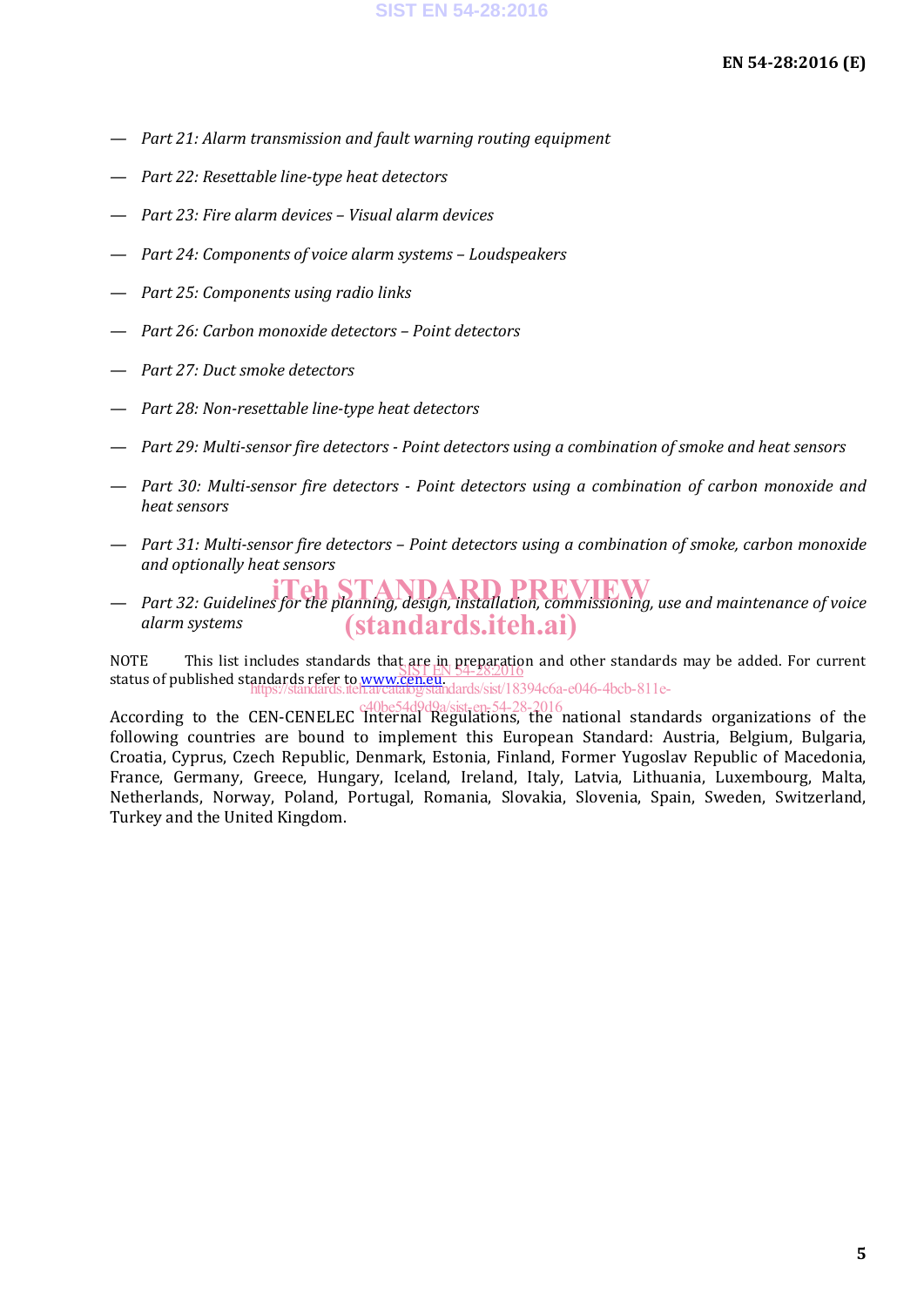### **Introduction**

Non-resettable line-type heat detectors (NLTHD) have been used for a considerable number of years and are incorporated into fire detection systems and in some countries even into fire alarm systems if accepted by the relevant authorities. These detectors are typically used in areas where point type heat detectors are presented with challenging environmental characteristics and also, where access to the detectors, may significantly influence the fire alarm system design.

This standard defines the minimum system functionality for NLTHD products.

Due to the various applications for NLTHD, it is necessary to devise separate environmental classification tests for the sensing element and the sensor control units of these systems. It is not the purpose of this standard to define applications or how NLTHD should be used in applications.

Generally NLTHD operate on using the same basic principle. However, they can have different performance with respect to the temperature response. Therefore they have been differentiated by a type code which reflects the nominal alarm temperature, the tolerance range and the maximum ambient temperature at which they could be used.

## iTeh STANDARD PREVIEW (standards.iteh.ai)

SIST EN 54-28:2016 https://standards.iteh.ai/catalog/standards/sist/18394c6a-e046-4bcb-811ec40be54d9d9a/sist-en-54-28-2016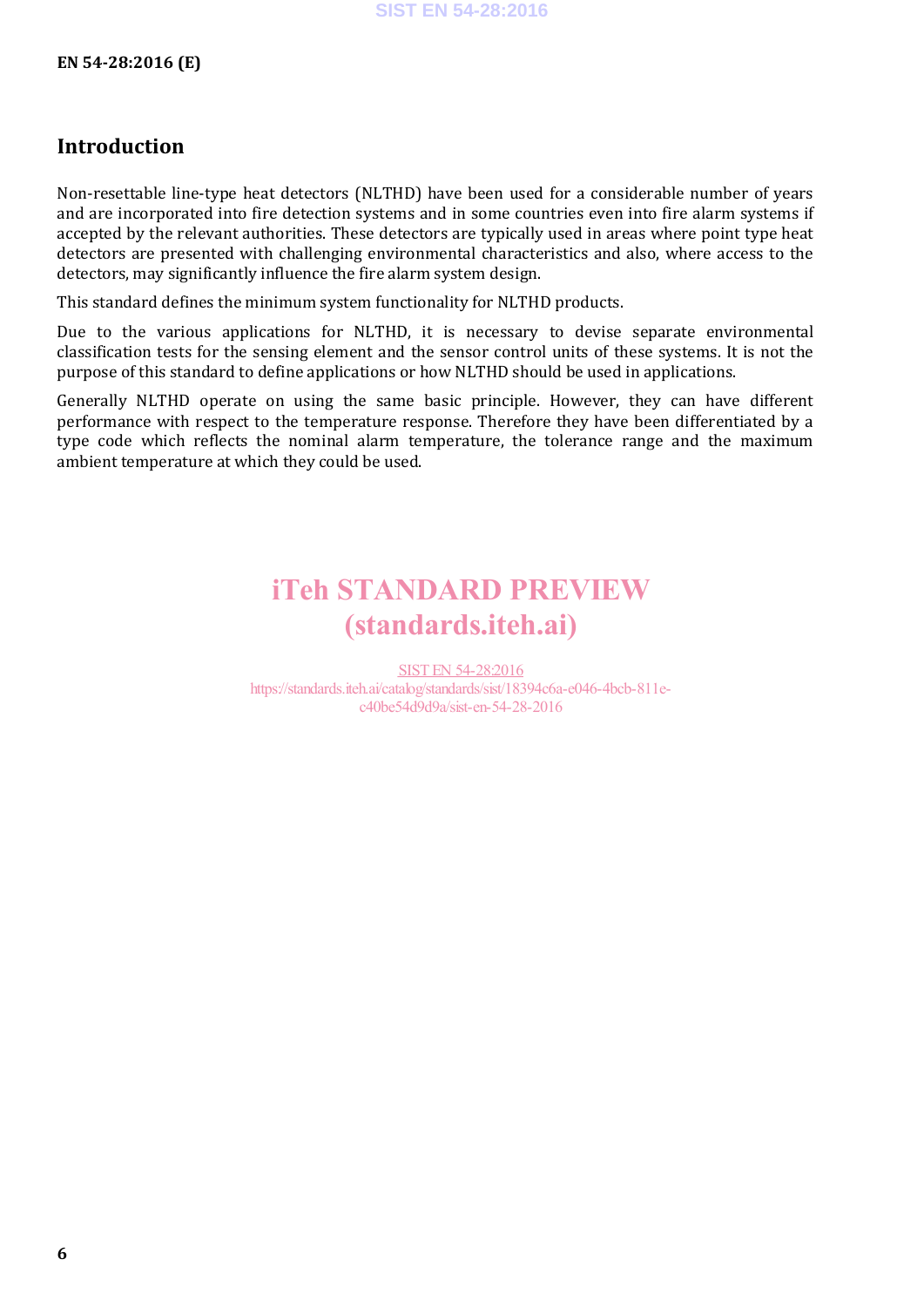#### **1 Scope**

This European Standard applies to non-resettable line-type heat detectors consisting of a sensing element using an electrical sensor cable which can be connected to a sensor control unit or either directly or through an interface module to a control and indicating equipment intended for use in fire detection and fire alarm systems installed in and around buildings and civil engineering works (see EN 54-1:2011).

The non-resettable sensing element has a fixed temperature alarm threshold and does not distinguish between short circuit and alarm condition.

This European Standard specifies the requirements and performance criteria, the corresponding test methods and provides for the Assessment and Verification of Constancy of Performance (AVCP) of nonresettable line-type heat detectors to this European Standard.

This European Standard also covers non-resettable line-type heat detectors intended for use in the local protection of plant and equipment.

Non-resettable line-type heat detectors with special characteristics and developed for specific risks are not covered by this standard.

#### **2 Normative references**

The following documents, in whole or in part, are normatively referenced in this document and are indispensable for its application. For dated references, only the edition cited applies. For undated references the latest edition of the referenced document (including any amondments) applies. references, the latest edition of the referenced document (including any amendments) applies.

references, the latest edition of the referenced document (including any and standards.items) and standards. **Example** 

 $EN 50130-4:2011$ , *Alarm systems - Part 4: Electromagnetic compatibility - Product family standard:* Immunity requirements for components of fire, intruder, hold up, CCTV, access control and social alarm *systems* c40be54d9d9a/sist-en-54-28-2016

EN 60068-1:2014, *Environmental testing - Part 1: General and guidance (IEC 60068-1:2013)*

EN 60068-2-1:2007, *Environmental testing - Part 2-1: Tests - Test A: Cold (IEC 60068-2-1:2007)*

EN 60068-2-2:2007, *Environmental testing - Part 2-2: Tests - Test B: Dry heat (IEC 60068-2-2:2007)*

EN 60068-2-27:2009, *Environmental testing - Part 2-27: Tests - Test Ea and guidance: Shock (IEC 60068- 2-27:2009)*

EN 60068-2-30:2005, *Environmental testing - Part 2-30: Tests - Test Db: Damp heat, cyclic (12 h + 12 h cycle) (IEC 60068-2-30:2005)*

EN 60068-2-42:2003, *Environmental testing - Part 2-42: Tests - Test Kc: Sulphur dioxide test for contacts and connections (IEC 60068-2-42:2003)*

EN 60068-2-6:2008, *Environmental testing - Part 2-6: Tests - Test Fc: Vibration (sinusoidal) (IEC 60068- 2-6:2008)*

EN 60068-2-75:1997, *Environmental testing - Part 2-75: Tests - Test Eh: Hammer tests (IEC 60068-2- 75:1997)*

EN 60068-2-78:2013, *Environmental testing - Part 2-78: Tests - Test Cab: Damp heat, steady state (IEC 60068-2-78:2012)*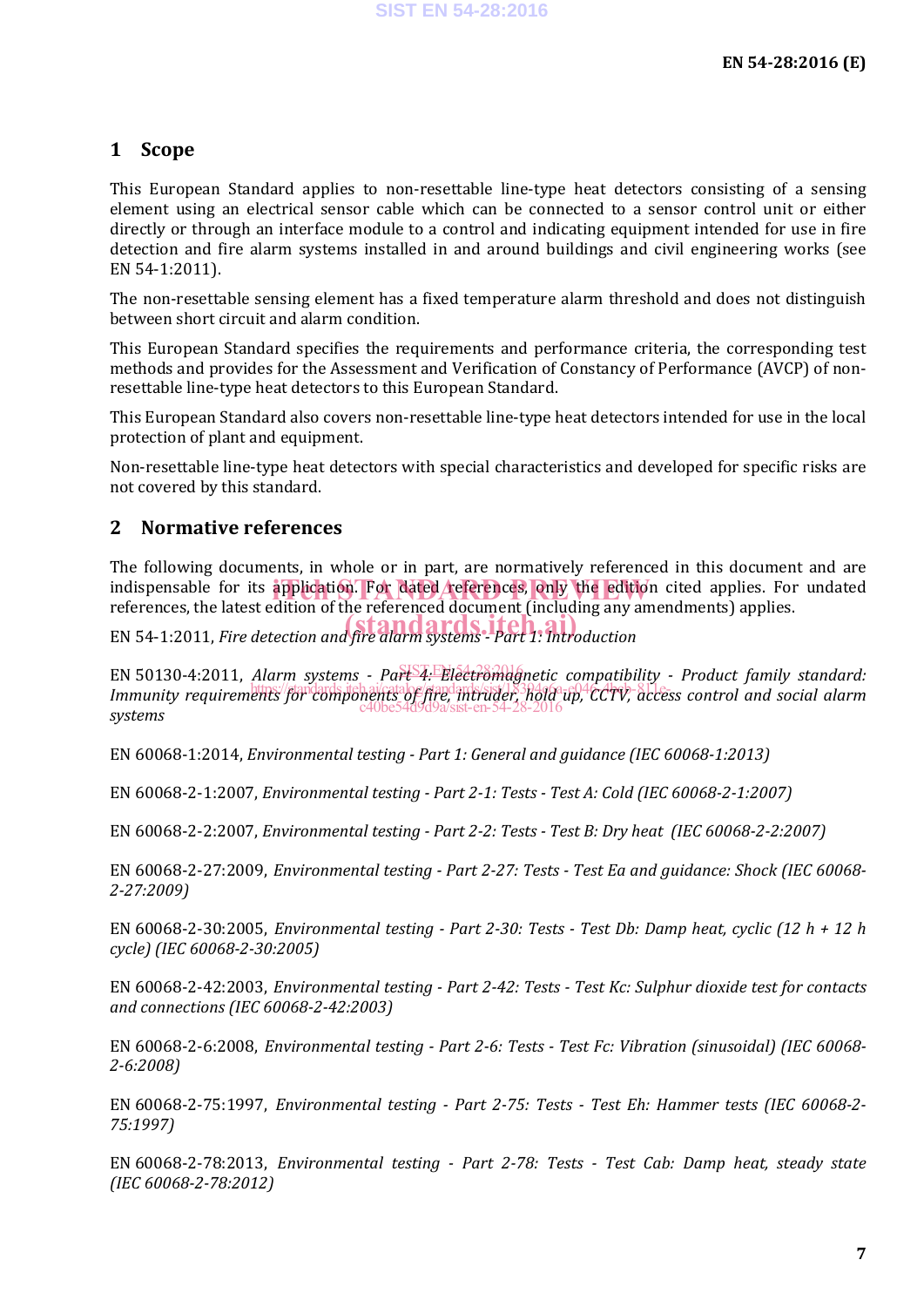### **3 Terms, definitions and abbreviations**

For the purposes of this document, the terms and definitions given in EN 54-1:2011 and the following apply.

#### **3.1 Terms and definitions**

#### **3.1.1**

#### **digital detector**

detectors, the sensing element of which can be either of two states: standby or alarm

Note 1 to entry: In this type of detector the alarm threshold is inherent to the construction of the sensing element.

#### **3.1.2**

#### **functional unit**

part of a line-type heat detector in addition to the sensor control unit and the sensing element which is essential for the function of the line-type heat detector

EXAMPLE Terminating device, filter, switch.

#### **3.1.3**

**3.1.4**

#### **local protection application**

application in which the sensing element is installed in relatively close proximity to the potential fire risk iTeh STANDARD PREVIEW

EXAMPLE Pipelines, conveyor belts, combustion angles, turbines, rolling stock, transformers, process dryers, cable trays, escalators, chemical process equipment, electrical equipment cabinets, ventilation systems (dust collector, hood extractor, etc.), switch gear (e.g. printing press) 16

https://standards.iteh.ai/catalog/standards/sist/18394c6a-e046-4bcb-811e-

c40be54d9d9a/sist-en-54-28-2016

#### **non-resettable line-type heat detectors NLTHD**

detector which responds to heat sensed in the vicinity of a continuous line, and which can only respond once

Note 1 to entry: A non-resettable line-type heat detector may consist of a sensor control unit, a sensing element and functional units.

#### **3.1.5**

#### **sensing element**

heat sensing part of the line-type heat detector which can be a fibre optic cable, a pneumatic tube or an electrical cable

Note 1 to entry: A sensing element may consist of different segments separated, e.g. by functional units or splices.

Note 2 to entry: The sensing element may be connected directly to control and indicating equipment approved to EN 54–2, an input/output device approved to EN 54–18 or via a dedicated sensor control unit (see 3.1.6).

#### **3.1.6**

#### **sensor control unit**

unit that supervises the sensing element and communicates to the control and indicating equipment

Note 1 to entry: The unit can be remote or an integral part of the control and indicating equipment as defined by EN 54–2.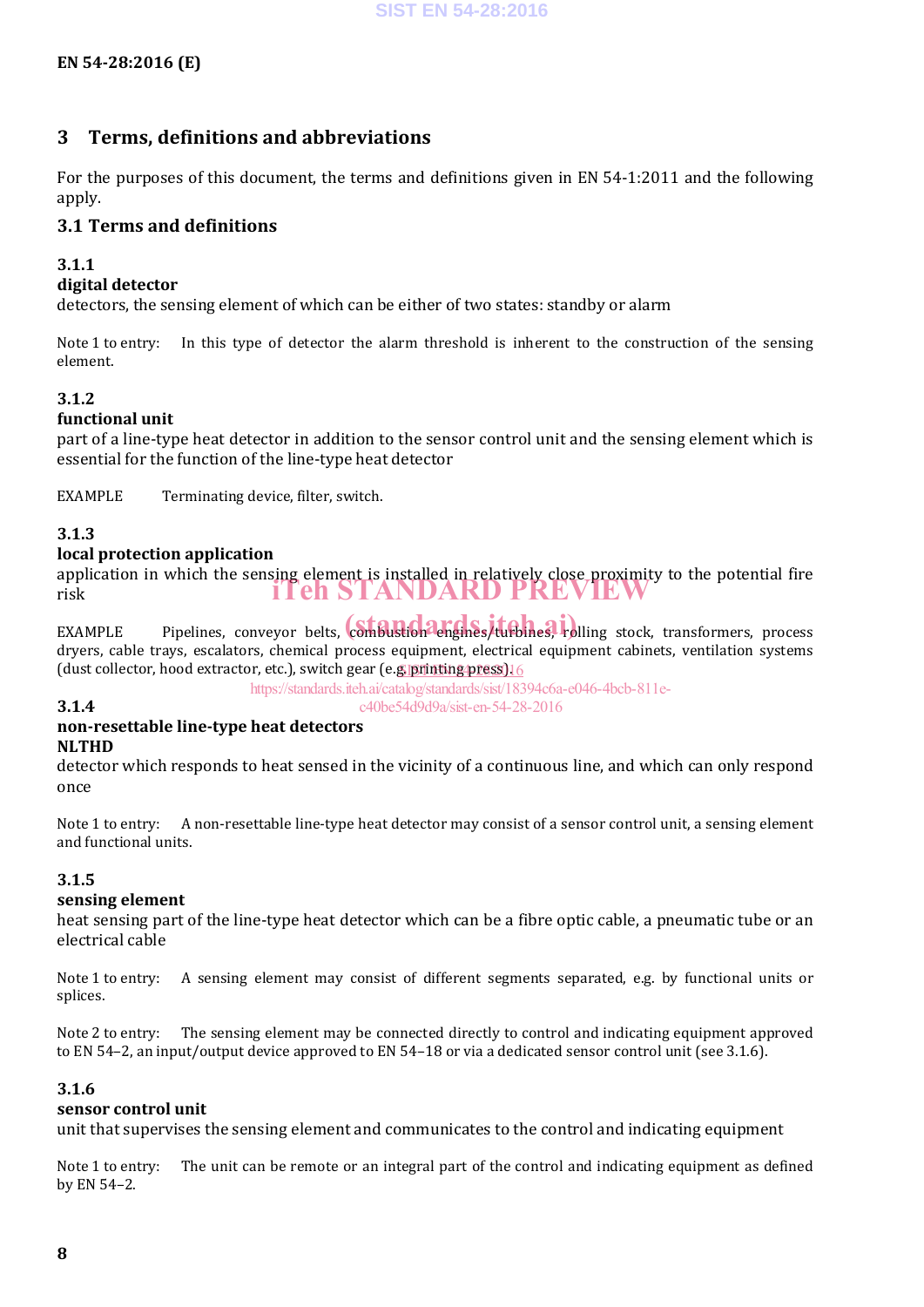#### **3.2 Abbreviations**

For the purposes of this document, the following abbreviation applies.

NLTHD: non-resettable line-type heat detector

#### **4 Product characteristics**

#### **4.1 General**

#### **4.1.1 Compliance**

In order to comply with the present standard, detectors NLTHD shall comply with the requirements of Clause 4, which shall be verified by visual inspection or engineering assessment as described in Clause 5 and shall meet the requirements of the tests.

#### **4.1.2 NLTHD performance type**

To simplify/standardize/rationalize product marking (see Clause 8), the performance type of the NLTHD is described using the following format, Txxx-Vyy-Azzz, where:

- Txxx is the nominal alarm temperature in the range  $54^{\circ}$ C to  $160^{\circ}$ C;
- Vyy is the variance of the nominal alarm temperature in  $\pm \%$ , which is either 05 or 10;
- Azzz is the maximum ambient temperature in CC, i.e. the maximum environment temperature at which the sensing element of the NLTHD could be installed and operated without generating an alarm. (standards.iteh.ai)

EXAMPLE T085-V10-A066 means a NETHDE with a nominal alarm temperature of 85 °C having a variance of 10 % (i.e. a minimum talar mate mperature of 176,5 al Cands at maximum alarm temperature of 93,5 °C) which can be used for an application in which the ambient temperature is no greater than 66 °C.

The difference between the maximum ambient temperature and the minimum alarm temperature is to be at least 4°C.

#### **4.1.3 Environmental groups**

Different environmental groups are necessary to reflect the different service environment of the components of an NLTHD:

The sensing element is in either environmental group II or III.

The sensor control unit and the functional unit are in either environmental group I, II or III.

NOTE Environmental group I covers equipment likely to be installed indoors in commercial/industrial premises but for which the avoidance of extreme environmental conditions can be taken into account in the selection of the mounting site. Environmental group II covers equipment likely to be installed indoors in commercial/industrial premises in all general areas. Environmental group III covers equipment which is intended to be installed outdoors.

#### **4.2 Nominal activation conditions/sensitivity**

#### **4.2.1 Individual alarm indication**

Each sensor control unit shall be provided with an integral latched red visual indicator, by which the individual sensor control unit, which released an alarm, can be identified, until the alarm condition is reset. Where other conditions of the sensor control unit can be visually indicated, they shall be clearly distinguishable from the alarm indication, except when the sensor control unit is switched into a service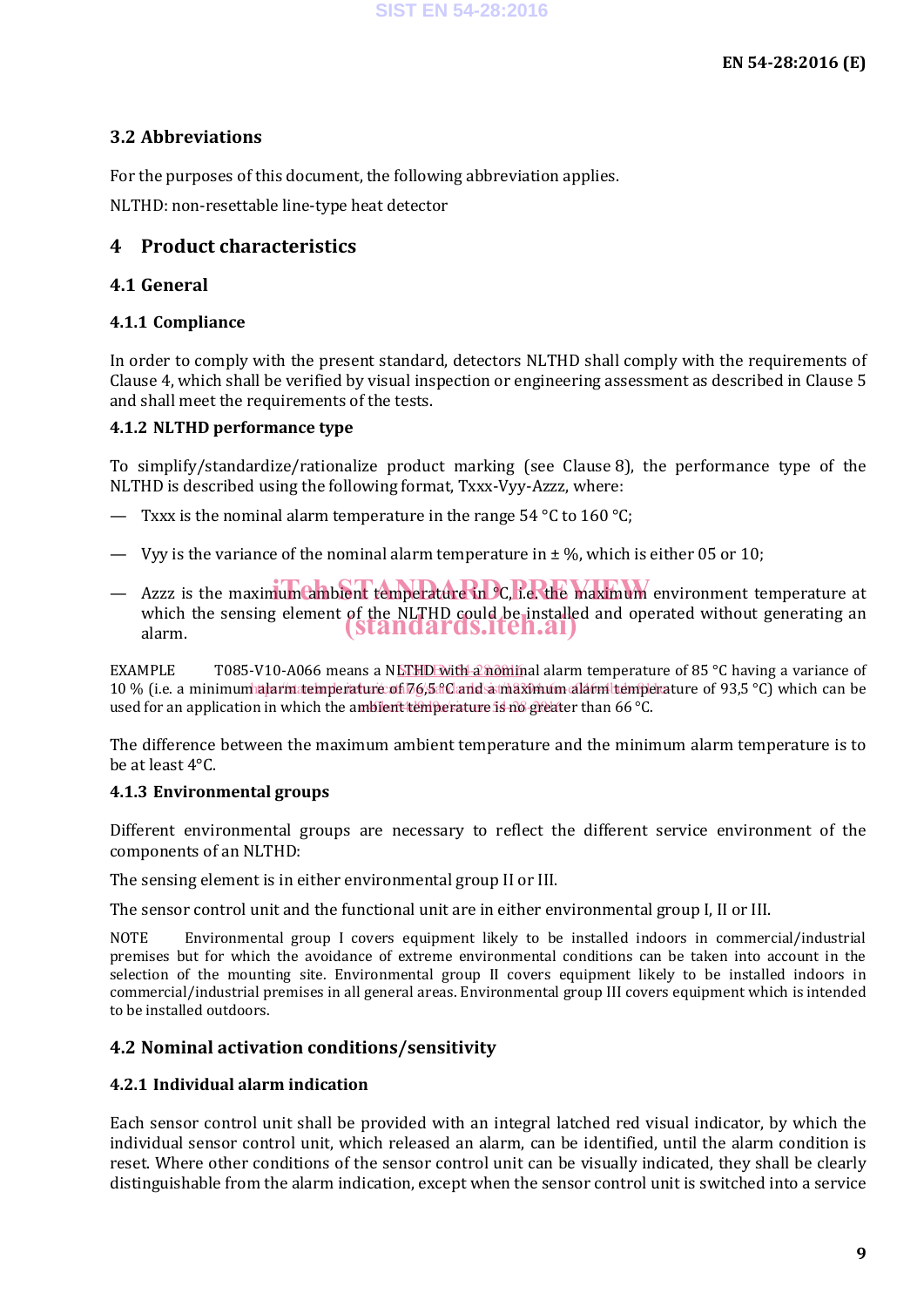mode. The visual indicator shall be visible from a distance of 6 m in the direct line of sight perpendicular to the surface, in an ambient light intensity up to 500 lux.

If more than one sensing element is connected to the sensor control unit, there shall be separate alarm indication for each sensing element.

To confirm this, the detector shall be assessed in accordance with 5.2.1.

#### **4.2.2 Signalling**

The NLTHD shall signal the alarm and fault status to the control and indicating equipment.

If more than one sensing element is connected to a sensor control unit, there shall be separate alarm and fault signals for each sensing element.

To confirm this, the detector shall be assessed in accordance with 5.2.2.

#### **4.3 Operational reliability**

#### **4.3.1 Maximum ambient temperature**

The sensing element of the NLTHD shall be capable of withstanding long term exposure to temperatures as specified in 5.3.1.

#### **4.3.2 Connection of ancillary devices**

Where the NLTHD provides for connections to ancillary devices (e.g. remote indicators, RS 485 interface), open or short-circuit failures of these connections shall not prevent the correct operation of the NLTHD. (standards.iteh.ai)

Where such connections are present the detector shall be assessed in accordance with 5.3.2.

#### **4.3.3 Manufacturer's adjustments**

SIST EN 54-28:2016

https://standards.iteh.ai/catalog/standards/sist/18394c6a-e046-4bcb-811e-

It shall not be possible to change the manufacturer's settings except by special means (e.g. the use of a key, a code or a special tool or by breaking or removing a seal).

To confirm this, the detector shall be assessed in accordance with 5.3.3.

#### **4.3.4 Software controlled detectors**

#### **4.3.4.1 General**

For NLTHD, which rely on software control in order to fulfil the requirements of this standard, the requirements of 4.3.4.2, 4.3.4.3 and 4.3.4.4 shall be met.

#### **4.3.4.2 Software documentation**

**4.3.4.2.1** The manufacturer shall submit documentation, which gives an overview of the software design. This documentation shall provide sufficient detail for the design to be inspected for compliance with this standard and shall include the following as a minimum:

a) a functional description of the main program flow (e.g. as a flow diagram or structogram) including;

- 1) a brief description of the modules and the functions that they perform,
- 2) the way in which the modules interact,
- 3) the overall hierarchy of the program,
- 4) the way in which the software interacts with the hardware,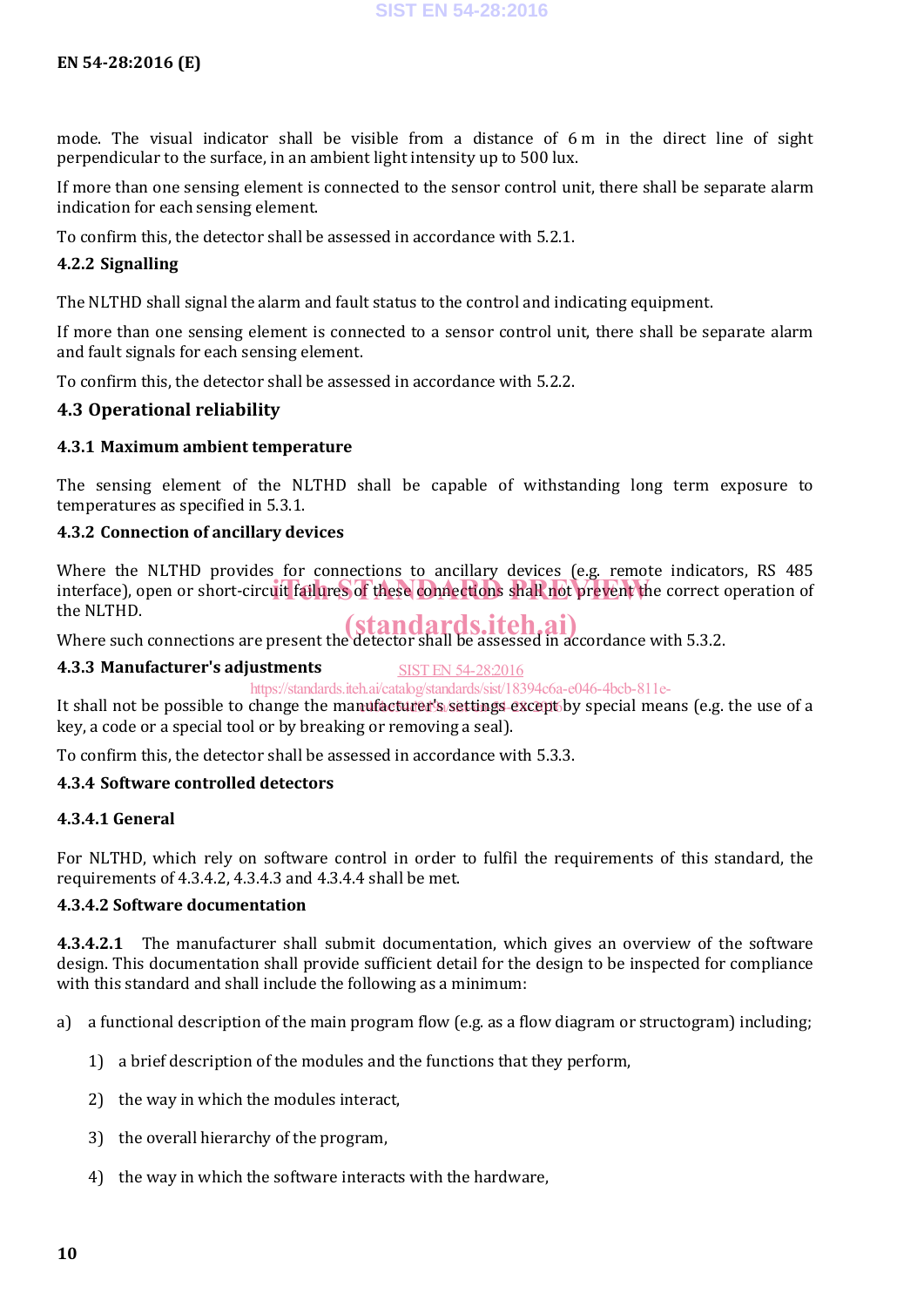- 5) the way in which the modules are called, including any interrupt processing,
- b) a description of which areas of memory are used for the various purposes (e.g. the program, site specific data and running data);
- c) a designation, by which the software and its version can be uniquely identified.

**4.3.4.2.2** The manufacturer shall have available detailed design documentation, which only needs to be provided if required by the testing laboratory. It shall comprise at least the following:

- a) an overview of the whole system configuration, including all software and hardware components;
- b) a description of each module of the program, containing at least:
	- 1) the name of the module,
	- 2) a description of the tasks performed,
	- 3) a description of the interfaces, including the type of data transfer, the valid data range and the checking for valid data,
- c) full source code listings, as hard copy or in machine-readable form (e.g. ASCII-code), including all global and local variables, constants and labels used, and sufficient comment for the program flow to be recognized; iTeh STANDARD PREVIEW
- d) details of any software tools used in the design and implementation phase (e.g. CASE-tools, compilers).

#### SIST EN 54-28:2016

**4.3.4.3 Software design**<br>
https://standards.iteh.ai/catalog/standards/sist/18394c6a-e046-4bcb-811e-

In order to ensure the reliability of the NLTHD, the following requirements for software design shall apply: c40be54d9d9a/sist-en-54-28-2016

- a) the software shall have a modular structure;
- b) the design of the interfaces for manually and automatically generated data shall not permit invalid data to cause error in the program operation;
- c) the software shall be designed to avoid the occurrence of deadlock of the program flow.

#### **4.3.4.4 The storage of programs and data**

The program necessary to comply with this standard and any preset data, such as manufacturer's settings, shall be held in non-volatile memory. Writing to areas of memory containing this program and data shall only be possible by the use of some special tool or code and shall not be possible during normal operation of the NLTHD.

Site-specific data shall be held in memory which will retain data for at least two weeks without external power to the detector, unless provision is made for the automatic renewal of such data, following loss of power, within 1 h of power being restored.

To confirm this, the detector shall be assessed in accordance with 5.3.4.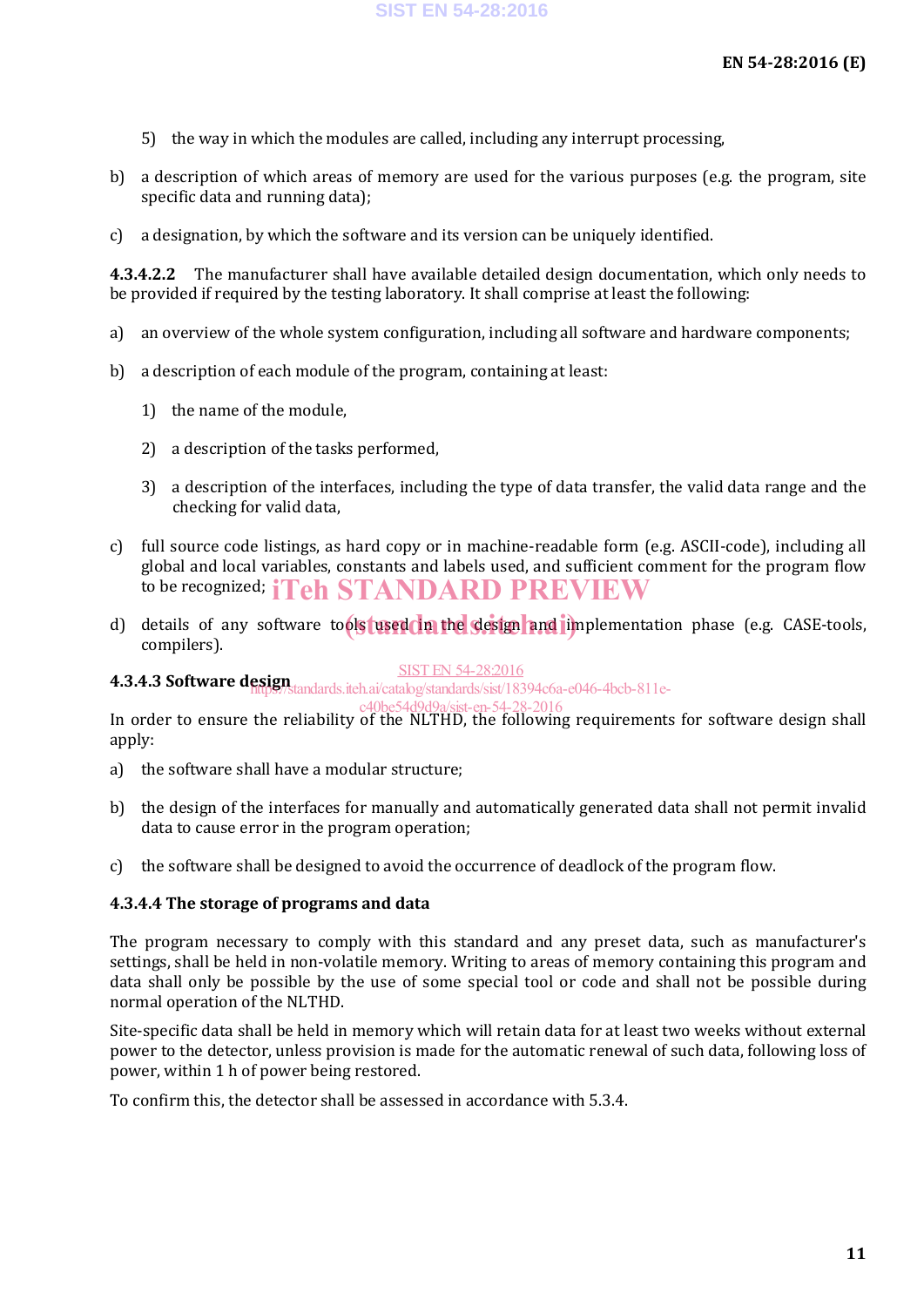#### **4.3.5 Sensing element fault**

The NLTHD shall signal a fault condition when the sensing element is interrupted.

To confirm this, the detector shall be assessed in accordance with 5.3.5.

#### **4.3.6 On-site adjustment of response behaviour**

The effective response behaviour of a NLTHD is dependent upon both the sensitivity settings of the sensor control unit and the heat sensing element. Some types of NLTHD therefore may have facilities to adjust the sensitivity of the NLTHD to suit the application.

If there is provision for on-site adjustment of the response behaviour of the detector then:

- a) for each setting, at which the manufacturer claims compliance with this standard, the detector shall comply with the requirements of this standard, and access to the adjustment means shall only be possible by the use of a code or special tool;
- b) any setting(s), at which the manufacturer does not claim compliance with this standard, shall only be accessible by the use of a code or special tool, and it shall be clearly marked on the detector or in the associated data, that if these setting(s) are used, the detector does not comply with the standard.

These adjustments may be carried out at the sensor control unit or at the control and indicating equipment.

To confirm this, the detector shall be assessed in accordance with 5.3.6 VIEW

#### **4.4 Tolerance to supply voltage** (standards.iteh.ai)

#### **4.4.1 Variation in supply parameters**

SIST EN 54-28:2016

The NLTHD shall function correctly within the specified range(s) of the supply parameters as specified in 5.4.1. https://standards.iteh.ai/catalog/standards/sist/18394c6a-e046-4bcb-811ec40be54d9d9a/sist-en-54-28-2016

#### **4.4.2 Low voltage fault**

The NLTHD shall signal a fault condition when its input power supply falls below the minimum voltage specified by the manufacturer as specified in 5.4.2.

#### **4.5 Performance parameters under fire condition**

The response temperature of the tested NLTHD's shall be within the manufacturer's performance type declaration as specified in 5.5.

#### **4.6 Durability of Performance parameters under fire condition**

#### **4.6.1 Temperature resistance**

#### **4.6.1.1 Dry heat (operational) for sensor control unit**

The sensor control unit of the NLTHD shall function correctly at high ambient temperatures as specified in 5.6.1.1.

#### **4.6.1.2 Cold (operational) for sensing element**

The sensing element of the NLTHD shall function correctly at low ambient temperatures as specified in 5.6.1.2.